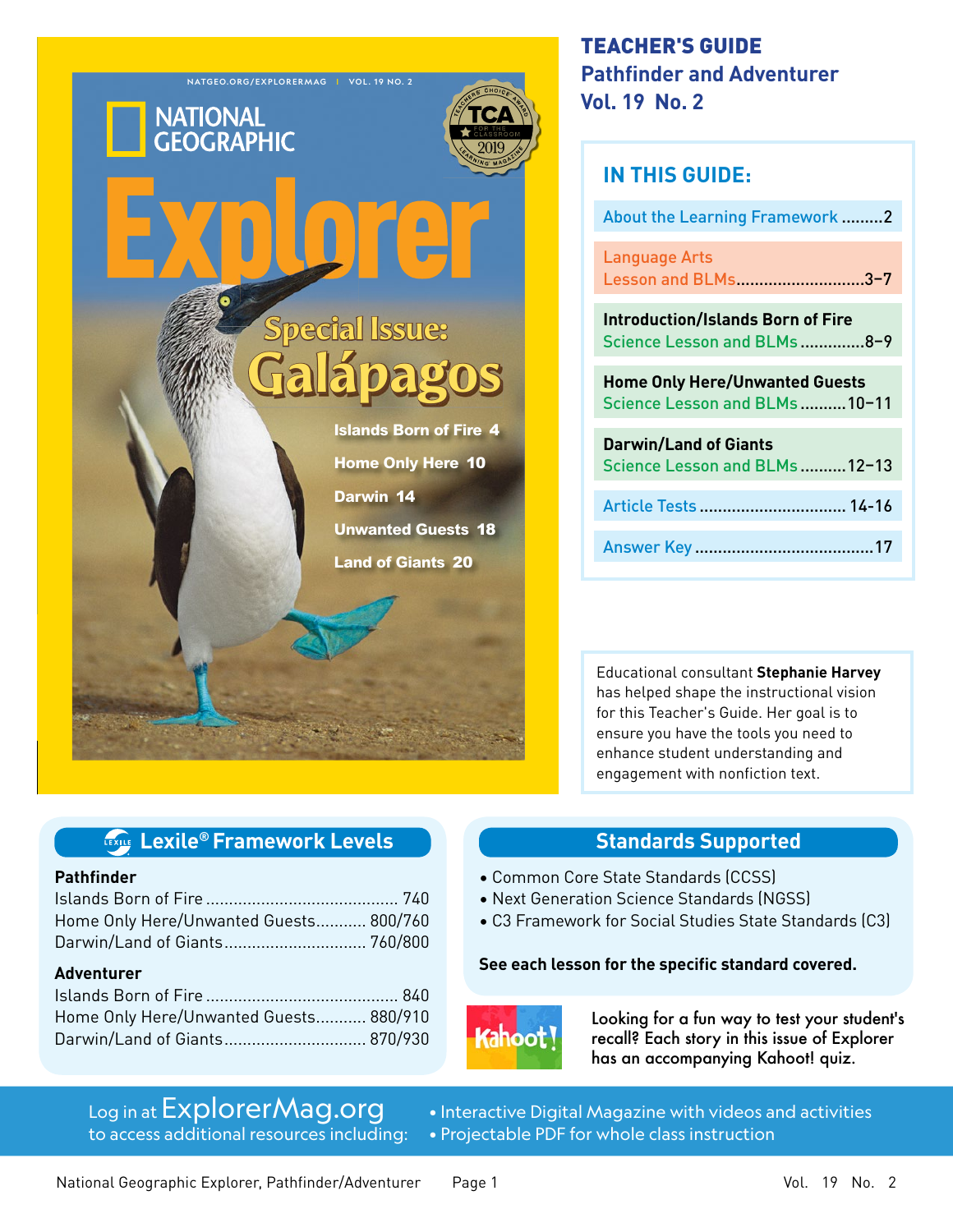# **National Geographic Learning Framework INTRODUCTION**



## **BACKGROUND**

Since 1888, the National Geographic Society has funded scientists and explorers and shared their findings with the world. To support educators who use our resources, we have created a Learning Framework, which lays out what we believe students should learn from their experiences with the Society.

## **PURPOSE**

The Learning Framework was designed to convey the Society's core beliefs and values. It is built around a set of attitudes, skills, and knowledge that embody the explorer mindset.

To determine the learning outcomes within the Learning Framework, we dug deep into national standards in key subject areas. We also sought advice from subject matter and child development experts, along with the combined expertise of NG instructional designers, researchers, and content developers. To learn more, go to: [https://www.](https://www.nationalgeographic.org/education/learningframework/) [nationalgeographic.org/](https://www.nationalgeographic.org/education/learningframework/) [education/learningframework/](https://www.nationalgeographic.org/education/learningframework/).

## **IMPLEMENTATION**

Each article in this magazine has a knowledge-based link to the Learning Framework.

# **MINDSET OF AN EXPLORER:** KEY FOCUS AREAS

# Attitudes

**CURIOSITY** An explorer remains curious about how the world works throughout his or her life. An explorer is adventurous, seeking out new and challenging experiences.

**RESPONSIBILITY** An explorer has concern for the welfare of other people, cultural resources, and the natural world. An explorer is respectful, considers multiple perspectives, and honors others regardless of differences.

**EMPOWERMENT** An explorer acts on curiosity, respect, responsibility, and adventurousness and persists in the face of challenges.

# Skills

**OBSERVATION** An explorer notices and documents the world around her or him and is able to make sense of those observations.

**COMMUNICATION** An explorer is a storyteller, communicating experiences and ideas effectively through language and media. An explorer has literacy skills, interpreting and creating new understanding from spoken language, writing, and a wide variety of visual and audio media.

**COLLABORATION** An explorer works effectively with others to achieve goals.

**PROBLEM SOLVING** An explorer is able to generate, evaluate, and implement solutions to problems. An explorer is a capable decisionmaker—able to identify alternatives and weigh trade-offs to make a well-reasoned decision.

# Knowledge

**THE HUMAN JOURNEY** An explorer understands where we came from, how we live today, and where we may find ourselves tomorrow.

**OUR CHANGING PLANET** An explorer understands the amazing, intricate, and interconnected systems of the changing planet we live on.

**WILDLIFE AND WILD PLACES** An explorer reveals, celebrates, and helps to protect the amazing and diverse creatures we share our world with.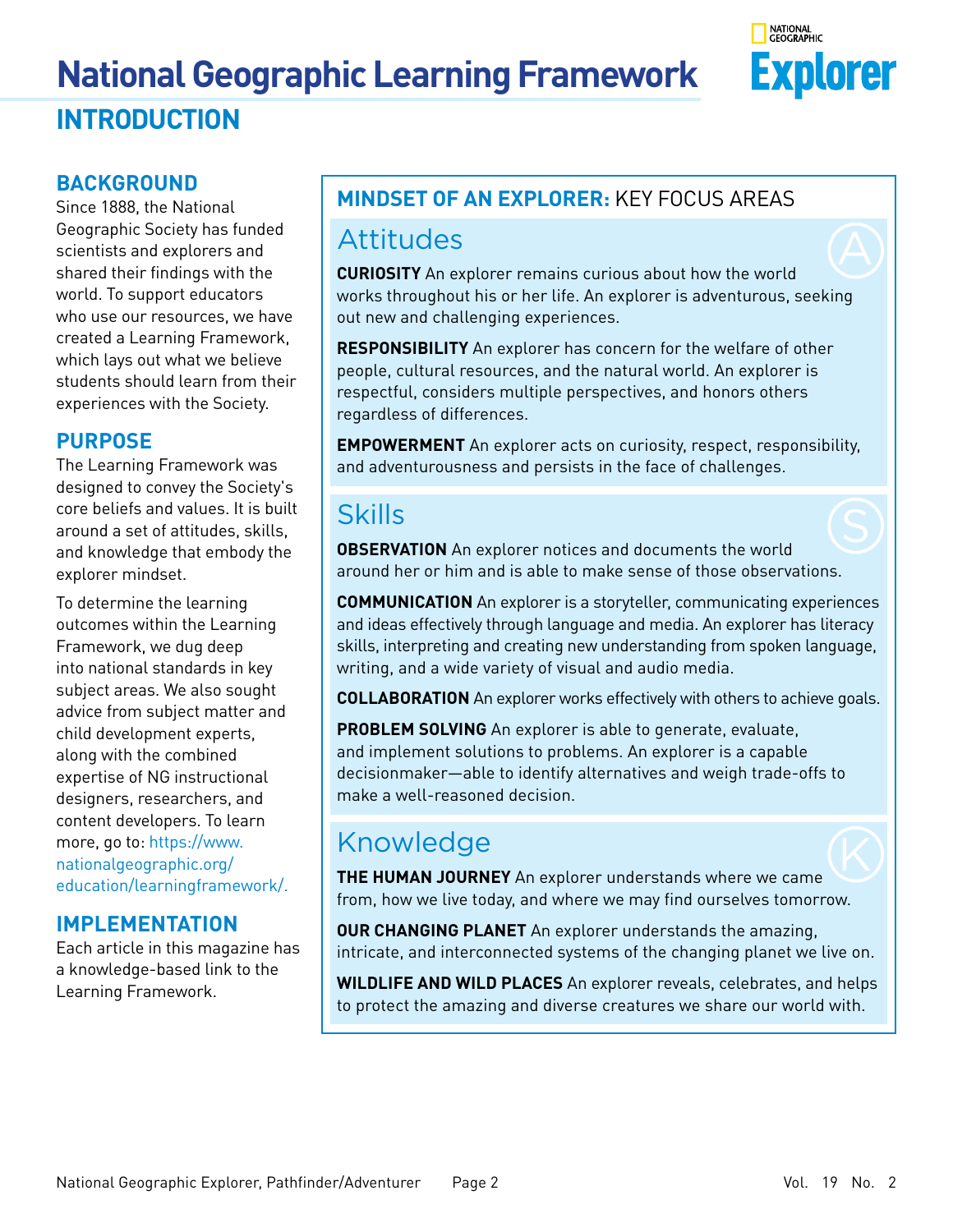# **LANGUAGE ARTS Use Images and Text to Make Meaning**



### **Standards Supported**

**• CCSS Reading Informational Text:** Interpret information presented visually, orally, or quantitatively (e.g., in charts, graphs, diagrams, time lines, animations, or interactive elements on Web pages) and explain how the information contributes to an understanding of the text in which it appears. (4-7)

### **CONNECT & ENGAGE** (20 minutes)

Kids are in a group with you in front of them. Hold up pages 2–3 in the magazine.

**TEACHER TIP:** Use the first two pages of Explorer for Connect & Engage. This will set the stage for the remaining articles in the magazine. The rest of this Language Arts lesson will focus on the article "Islands Born of Fire."

**Say:** *Today we are going to be reading about the Galápagos Islands. We are going to use the pictures, maps, and diagrams to help us understand more about these unique and interesting islands. To get us started, I'm going to read aloud the text on page 3. It's an introduction from the managing editor of the magazine.*

Read aloud the text on page 3.

**Say:** *Now take a look at the map of the islands on pages 2–3. Can anyone remind us what kind of information a map can give us?*

Kids should share that a map can provide us lots of information about a place, such as location, shape of the land, and in this case the names of the various islands.

**Say:** *Take some time to look carefully at the map, and then turn and talk about what you notice.* 

Kids turn and talk about the map. They should mention things such as the number of islands on the map, the different sizes and shapes of the islands, the names in both Spanish and English, and where the islands are located. They may also mention the map scale and the compass rose, which give information that helps us understand position and scale on the map.

### **What You'll Need**

- "The Galápagos Islands" (Explorer, pages 2–3
- "Islands Born of Fire" (Explorer, pages 4–9)
- Think Sheet (Teacher's Guide, page 5)
- Clipboards Pencils

### **MODEL** (10 minutes)

Kids remain in a group with you in front of them.

**Say:** *Before we move on, did you notice the small world map in the upper corner of the map of the islands? What did that help you do?*

Kids should note that the locator map shows exactly where in the world the islands are.

**Say:** *A map like this is sometimes called a locator map. It helps you find exactly where a place is located in the world.*

**Say:** *I'm going to read the first paragraph on page 4. It tells how to find the islands. As I'm reading, look at the locator map on page 3 as well as the big map of the islands on pages 2–3.*

Read aloud the first paragraph on page 4.

**Say:** *Do you feel like you know where the islands are now? How does having a map to look at help you understand? How did the text also help? Turn and talk about that.*

Kids turn and talk.

**Say:** *This is important stuff to keep track of, if we want to use everything in the article to help us make meaning out of what we are viewing and reading. I'm going to use this Think Sheet chart to write down how the map and the text help me understand.*

Show kids the three-column Think Sheet chart. In the Image column, write "map"; in the Text column, write "first paragraph on page 4"; and in the How They Help Me Understand column, write "They help me figure out where the islands are located."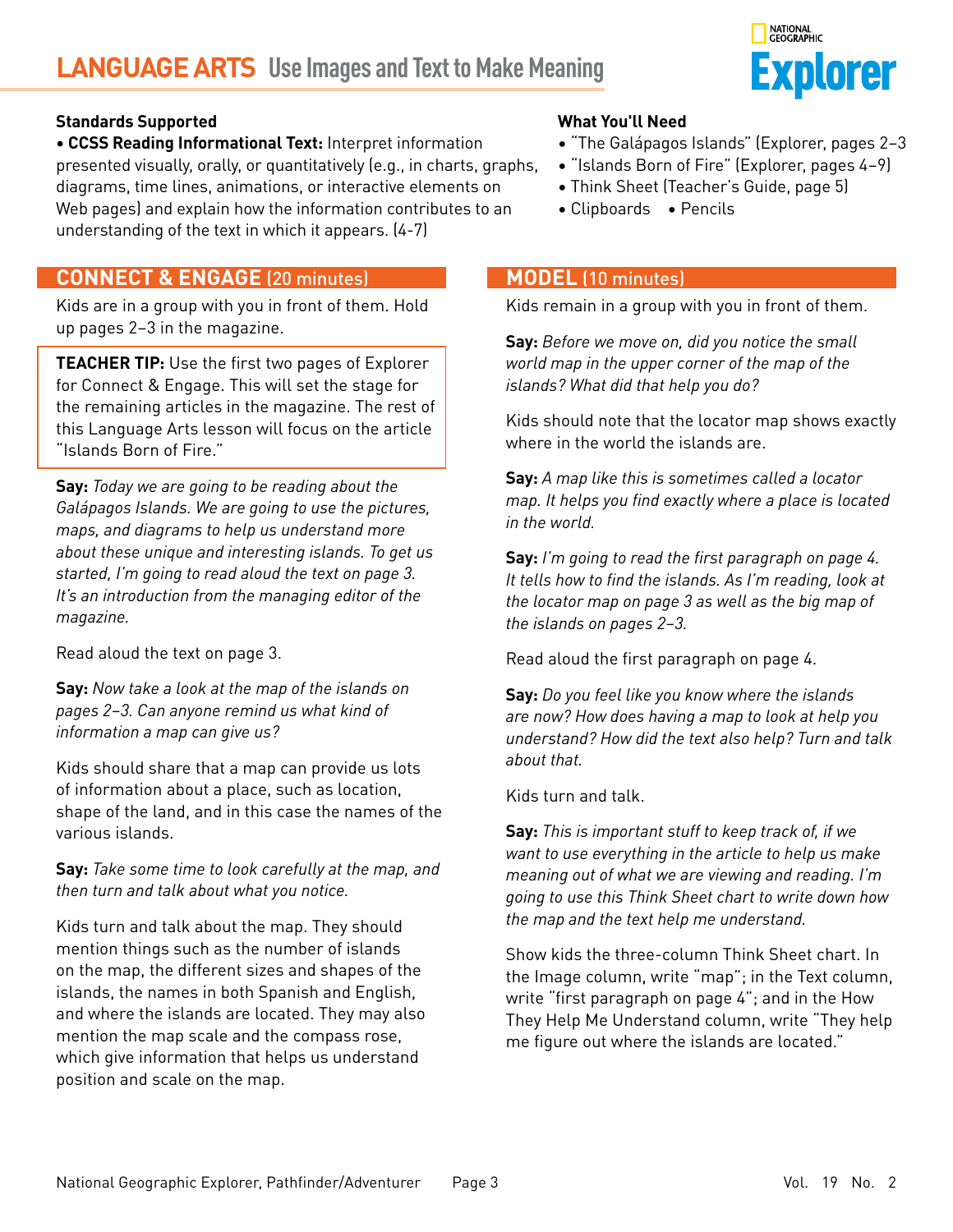# **LANGUAGE ARTS Use Images and Text to Make Meaning**



### **GUIDE** (10 minutes)

Hand out Think Sheets and have kids attach them to their clipboards. Kids remain in a group with you in front of them.

**Say:** *I'm going to read aloud the rest of the text on pages 4–5. Then we'll look at the images together.*

Read aloud the text on pages 4–5.

**Say:** *Okay, the text tells us how a hot spot, volcanoes, and tectonic plates were involved in the formation of the islands. The diagrams and photos on these pages help us view more about this process. Let's take a closer look at those images.*

Look at and talk through each of the images in the diagram. Read the captions and check to see if kids have questions about what they are viewing. Then look at the photos and caption on the pages. Make sure kids know that the diagram has illustrations of the process, and the photos are real images of some parts of the islands.

**Say:** *Now turn and talk about the text and the images with your partner and write your thoughts on your Think Sheet.*

Kids should write something like the following on their Think Sheet for the diagram and the text on pages 4–5.

**Image:** diagram at the bottom of pages 4–5 **Text:** information about hot spot, volcanoes, and tectonic plates

**How They Help Me Understand:** I can read and see how the islands formed and moved.

### **COLLABORATE** (25 minutes)

**TEACHER TIP:** There are several more pages to read in the article. Have kids partner up to work together to read the rest of the article. Some partners may need more assistance than others. Walk around the room to gauge how each pair is doing, and offer help as needed.

**Say:** *Now it's time for you to read with a partner. Go through the rest of the article together, using the images and text to make meaning. As you are viewing and reading, stop to write down your thoughts about* 

*the text and the images on your Think Sheet. And don't forget to write how they help you understand.*

Partners read the rest of the article together, stopping to write their thoughts on the Think Sheet. Move around the room, conferring with partners.

**For pages 6–7:** From the text, make sure kids understand ways in which the islands are unique from one another. They should also note the biodiversity on the islands and how and why that happened. The images show a few examples of life on the islands.

**For pages 8–9:** On these pages, both the text and the diagram help kids understand the currents and upwelling in this area, as well as how they are connected to the abundance of wildlife on the islands.

### **SHARE THE LEARNING** (10 minutes)

Kids join a sharing circle with you and share out, using respectful language.

**Say:** *Okay, now it's time to share your new learning. Choose an example from your Think Sheet to share how images and text helped you understand. I am going to invite [student name] to share. We are going to share using respectful language. So when I ask: "[student name] would you like to share your new learning?" You can say: "Yes, thank you." Then you can share your example. After you share, you can invite someone else to share. To do that, you need to call on the person by name and use the same language we just practiced. When we use polite, respectful sharing language, everyone pays closer attention to the important information being shared.* 

Kids share out and invite others to share, always using the respectful sharing language that was modeled. There should be time for about 3 or 4 kids to share out with the whole group. Once they are finished, have everyone turn and share with the person next to them, so that all have a chance to be heard.

*We learned so much today about using the text and many different kinds of images, such as maps, diagrams, and photos to help us understand and make meaning as we read. What a great job you all did!*

National Geographic Explorer, Pathfinder/Adventurer Page 4 Vol. 19 No. 2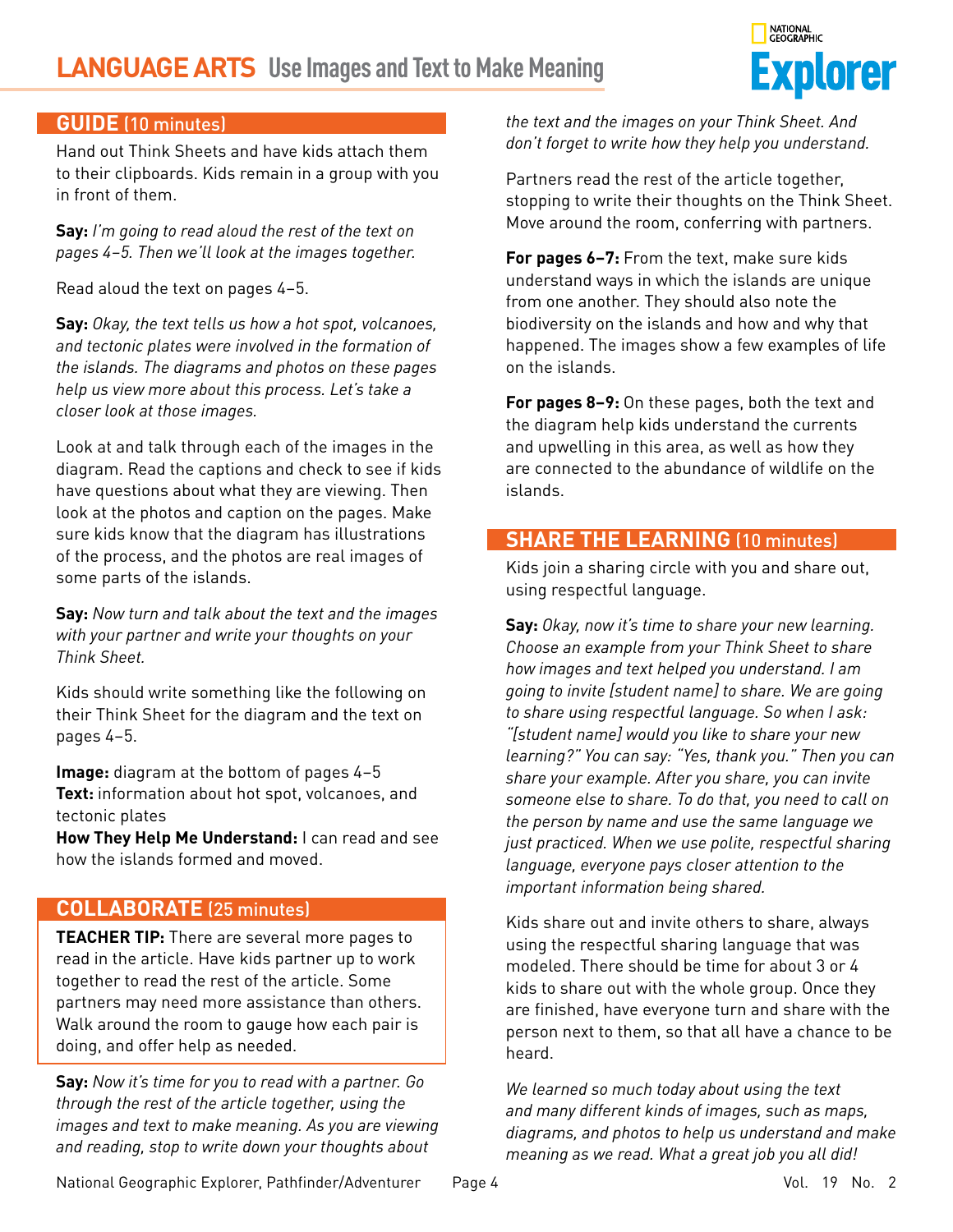| I<br>۰.<br>. .<br>۰.<br>×<br>. . |  |
|----------------------------------|--|
|                                  |  |

# THINK SHEET

Write the nonfiction features and their purpose.

| <b>IMAGE</b> | <b>TEXT</b> | HOW THEY HELP ME<br><b>UNDERSTAND</b>                                                                                 |
|--------------|-------------|-----------------------------------------------------------------------------------------------------------------------|
|              |             |                                                                                                                       |
|              |             |                                                                                                                       |
|              |             |                                                                                                                       |
|              |             |                                                                                                                       |
|              |             |                                                                                                                       |
|              |             |                                                                                                                       |
|              |             |                                                                                                                       |
|              |             |                                                                                                                       |
|              |             |                                                                                                                       |
|              |             |                                                                                                                       |
|              |             |                                                                                                                       |
|              |             |                                                                                                                       |
|              |             |                                                                                                                       |
|              |             |                                                                                                                       |
|              |             |                                                                                                                       |
|              |             |                                                                                                                       |
|              |             | © 2019 National Geographic Society. All rights reserved. Teachers may copy this page to distribute to their students. |
|              |             |                                                                                                                       |
|              |             |                                                                                                                       |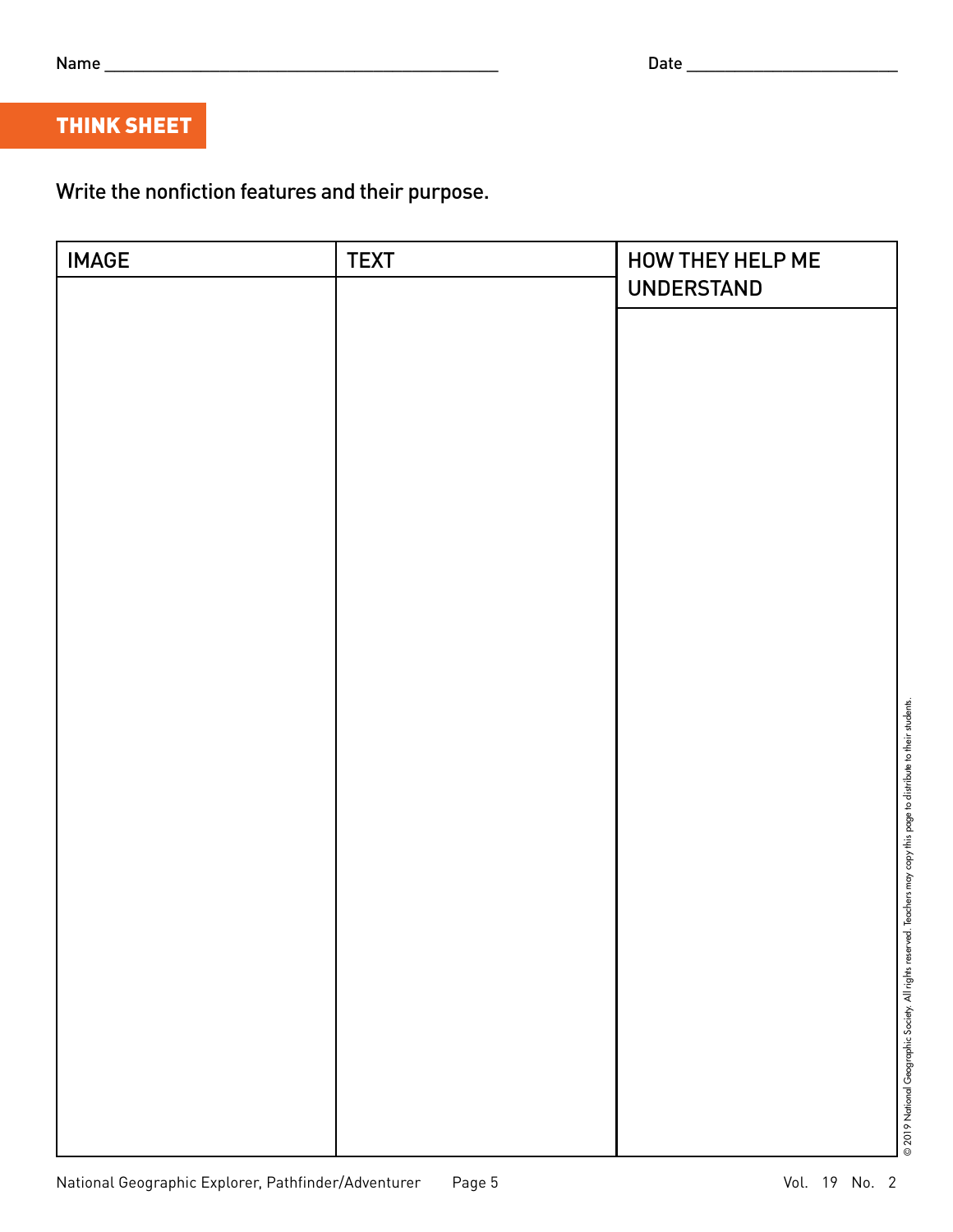# **LESSON FRAME Use Images and Text to Make Meaning**



### **What You'll Need**

- Nonfiction text
- Think Sheet template
- Clipboards and pencils

This frame is a kind of template of the lesson we just worked on. It has the instructional moves and language of the lesson, but the specific content has been removed. This way you can use the Lesson Frame for the other articles in the issue or for any nonfiction text you might be teaching.

### **CONNECT & ENGAGE** (5 minutes)

Kids are in a group with you in front of them. Hold up the article.

**Say:** *Today we are going to be reading about \_\_\_\_\_\_\_\_\_\_\_. We are going to use the images and the text to help us understand more about \_\_\_\_\_\_\_\_\_\_. To get us started, I'm going to read aloud the text on page \_\_\_.*

Read aloud the text on page \_\_\_\_.

**Say:** *Now take a look at the image(s) [could be photo, map, diagram, etc.].* 

**Say:** *Take some time to look carefully at the image(s), and then turn and talk about what you notice.* 

Kids turn and talk about what they notice.

### **MODEL** (10 minutes)

Kids remain in a group with you in front of them.

**Say:** *Now I'm going to continue reading aloud. Listen as I read, and look at the image(s) on the page(s).*

Read aloud page(s) \_\_\_\_\_\_.

**Say:** *What did you notice about the image(s), and how did that help you understand what you were hearing as I read the text? Turn and talk about that with a partner.*

Kids turn and talk.

**Say:** *This is important stuff to keep track of, if we want to use everything in the article to help us make meaning out of what we are viewing and reading. I'm going to use this Think Sheet chart to write down how the image(s) and the text help me understand.*

Show kids the three-column Think Sheet chart. Write your thoughts in the Image column, the Text column, and the How They Help Me Understand column. Think aloud as you are writing to model for kids how you used the image(s) and text to help you understand and make meaning.

### **GUIDE** (10 minutes)

Hand out Think Sheets and have kids attach them to their clipboards. Kids remain in a group with you in front of them.

**Say:** *I'm going to continue to read aloud. Then we'll look at the image(s) on the page(s) together.*

Read the text aloud on page(s) \_\_\_\_\_\_.

**Say:** *Okay, the text tells us \_\_\_\_\_\_\_\_\_\_, and the image(s) show more about \_\_\_\_\_\_\_\_\_\_. Let's take a closer look.*

Look at and talk through the image(s). Read any captions and check to see if anyone has questions about what they are viewing.

**Say:** *Now turn and talk about the text and the image(s) with your partner and write your thoughts on your Think Sheet.*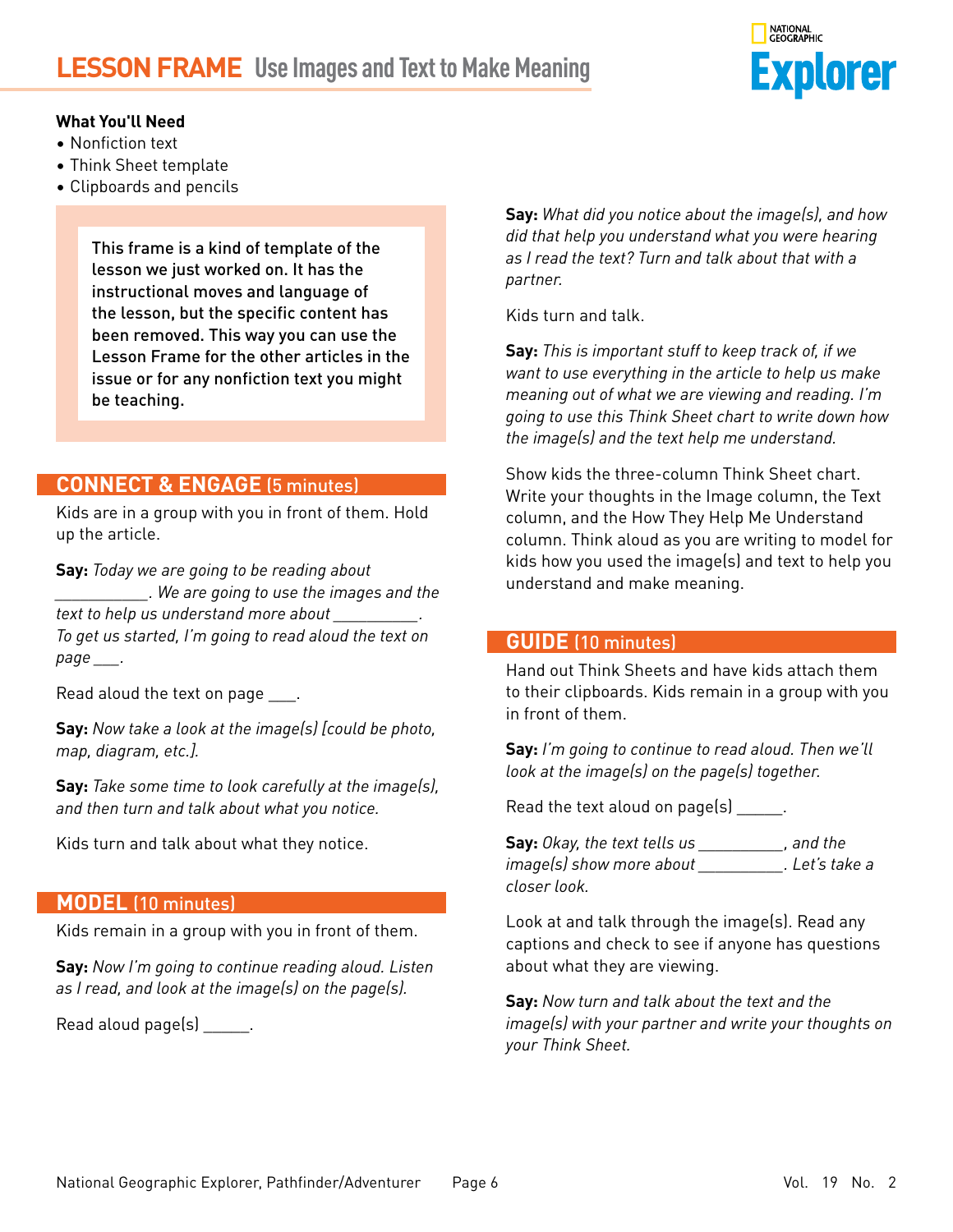# **LESSON FRAME Use Images and Text to Make Meaning**



### **COLLABORATE** (25 Minutes)

**Say:** *Now it's time for you to read with a partner. Go through the rest of the article together, using the images and text to make meaning. As you are viewing and reading, stop to write down your thoughts about the text and the images on your Think Sheet. And don't forget to write how they help you understand.*

Partners read the rest of the article together, stopping to write their thoughts on the Think Sheet. Move around the room, conferring with partners.

### **SHARE THE LEARNING** (10 minutes)

Kids join a sharing circle with you and share out, using respectful language.

**Say:** *Okay, now it's time to share your new learning. Choose an example from your Think Sheet to share how images and text helped you understand. I am going to invite [student name] to share. We are going to share using respectful language. So when I ask: "[student name] would you like to share your new learning?" You can say: "Yes thank you." Then you can share your example. After you share, you can invite someone else to share. To do that, you need to call on the person by name and use the same language we just practiced. When we use polite, respectful sharing language, everyone pays closer attention to the important information being shared.* 

Kids share out and invite others to share, always using the respectful sharing language that was modeled. There should be time for about 3 or 4 kids to share out with the whole group. Once they are finished, have everyone turn and share with the person next to them, so that all have a chance to be heard.

**Say:** *We learned so much today about using the text and different kinds of images to help us understand and make meaning as we read. What a great job you all did!*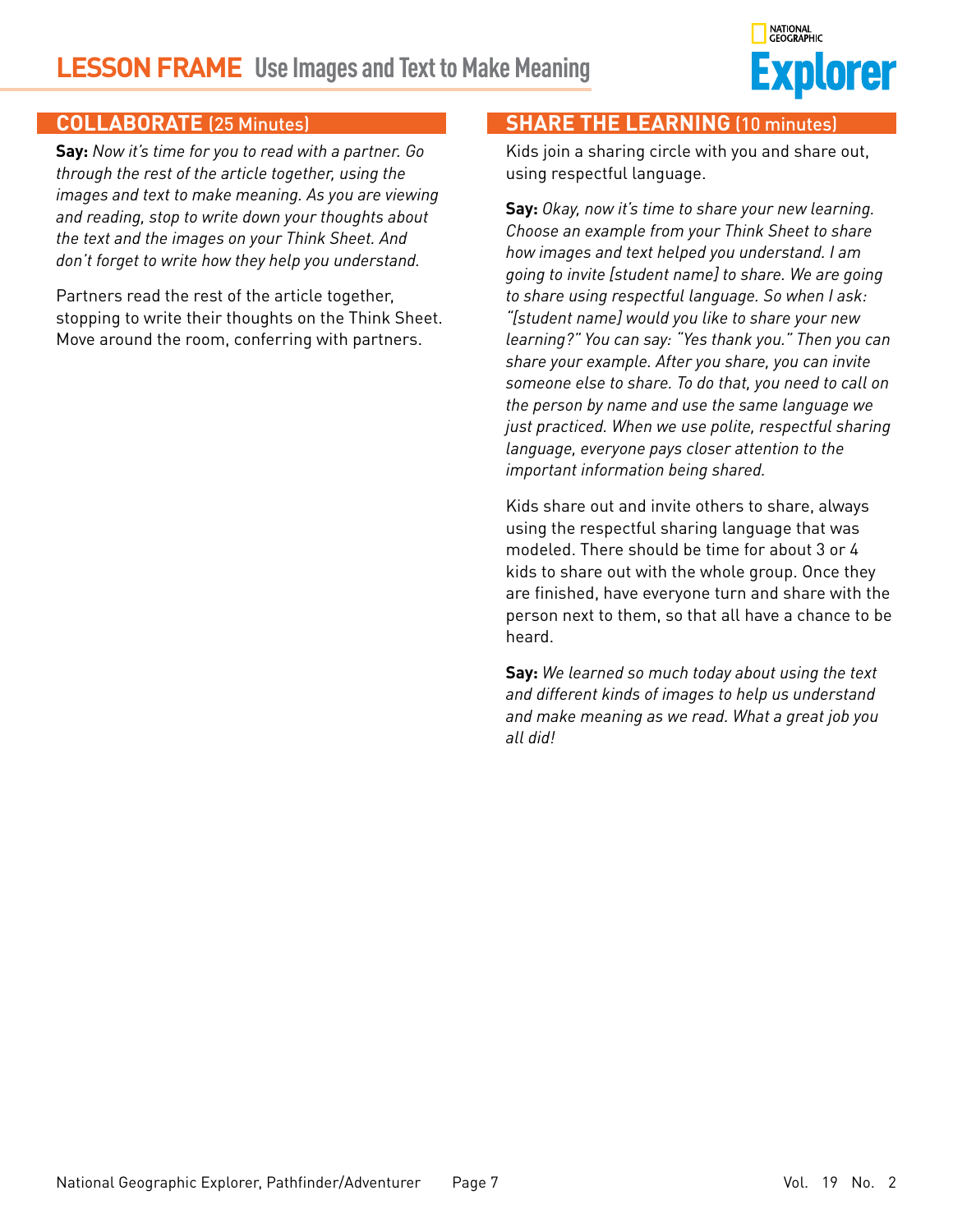# **Introduction/Islands Born of Fire SCIENCE**



### **Standards Supported**

- **NGSS ESS2.B: Plate Tectonics and Large-Scale System Interactions:** The locations of mountain ranges, deep ocean trenches, ocean floor structures, earthquakes, and volcanoes occur in patterns. Most earthquakes and volcanoes occur in bands that are often along the boundaries between continents and oceans. Major mountain chains form inside continents and near their edges. Maps can help locate the different land and water features of Earth (4-ESS2-2)
- **NGSS ESS2.A: Earth Materials and Systems:**  Earth's major systems are the geosphere (solid and molten rock, soil, and sediments), the hydrosphere (water and ice), the atmosphere (air), and the biosphere (living things, including humans). These systems interact in multiple ways to affect Earth's surface materials and processes. The ocean supports a variety of ecosystems and organisms, shapes landforms, and influences climate. Winds and clouds in the atmosphere interact with the landforms to determine patterns of weather. (5-ESS2-1)

### **Resources**

- Projectable PDF or interactive digital magazine
- Plates in Motion poster (Teacher's edition)
- Test the Science: Volcanic Science poster (Teacher's edition)
- Content Assessment Master (page 9)
- Article Test (page 14)

### **Science Background**

The Galapagos Islands is a group of 19 islands and more than 100 islets and rocks about 1,000 kilometers (620 miles) off the coast of Ecuador. The islands formed over a hot spot on the Nazca tectonic plate. As the plate moves, the islands do, too, getting about 7 centimeters (2.7 inches) closer to South America each year.



results in small groups. Click here for the Kahoot! quiz: https://play.kahoot.it/#/k/ [716fafeb-c606-4d95-9c2a-6ffa8e1de01b](https://play.kahoot.it/#/k/716fafeb-c606-4d95-9c2a-6ffa8e1de01b)

## **ENGAGE**

Encourage students to flip through the **Introduction** and the article and turn and talk with a partner to discuss what they see. Invite students to ask questions or share what they already know about the Galápagos Islands.

## **EXPLORE**

Display the projectable PDF or the interactive digital magazine. Instruct students to read the text and examine the map. Point out the location of the Galápagos Islands on the world map. As a class, brainstorm ideas about how these islands came to be. Then have students read the **"Islands Born of Fire" article** with a partner or on their own.

## **EXPLAIN**

After reading, remind students that the title of the article is "Islands Born of Fire." **Ask:** *Why is that an appropriate name for an article about the Galápagos Islands?* (The Galápagos Islands formed over a hot spot in Earth's crust where a column of hot magma rises.) Have students turn and talk as they review details about how the islands formed, why they move, and how the erosion causes the islands to change over time. Challenge students to explain the important roles of wind and ocean currents in the islands' biodiversity. Then have students identify different ways plants and animals made their way to the Galápagos Islands long ago.

## **ELABORATE**

Display and review the **Plates in Motion poster**. Have students find the Nazca Plate and identify the four other tectonic plates that cause it to move, resulting in a chain of Galápagos Islands. Then display the **Test the Science: Volcanic Science poster**. Provide supplies and have students conduct the experiment with a partner. Rejoin as a class to analyze the results.

## **EVALUATE**

Have students complete the **Content Assessment**  for this lesson. Then have them take the **Article Test**. Encourage them to share and compare their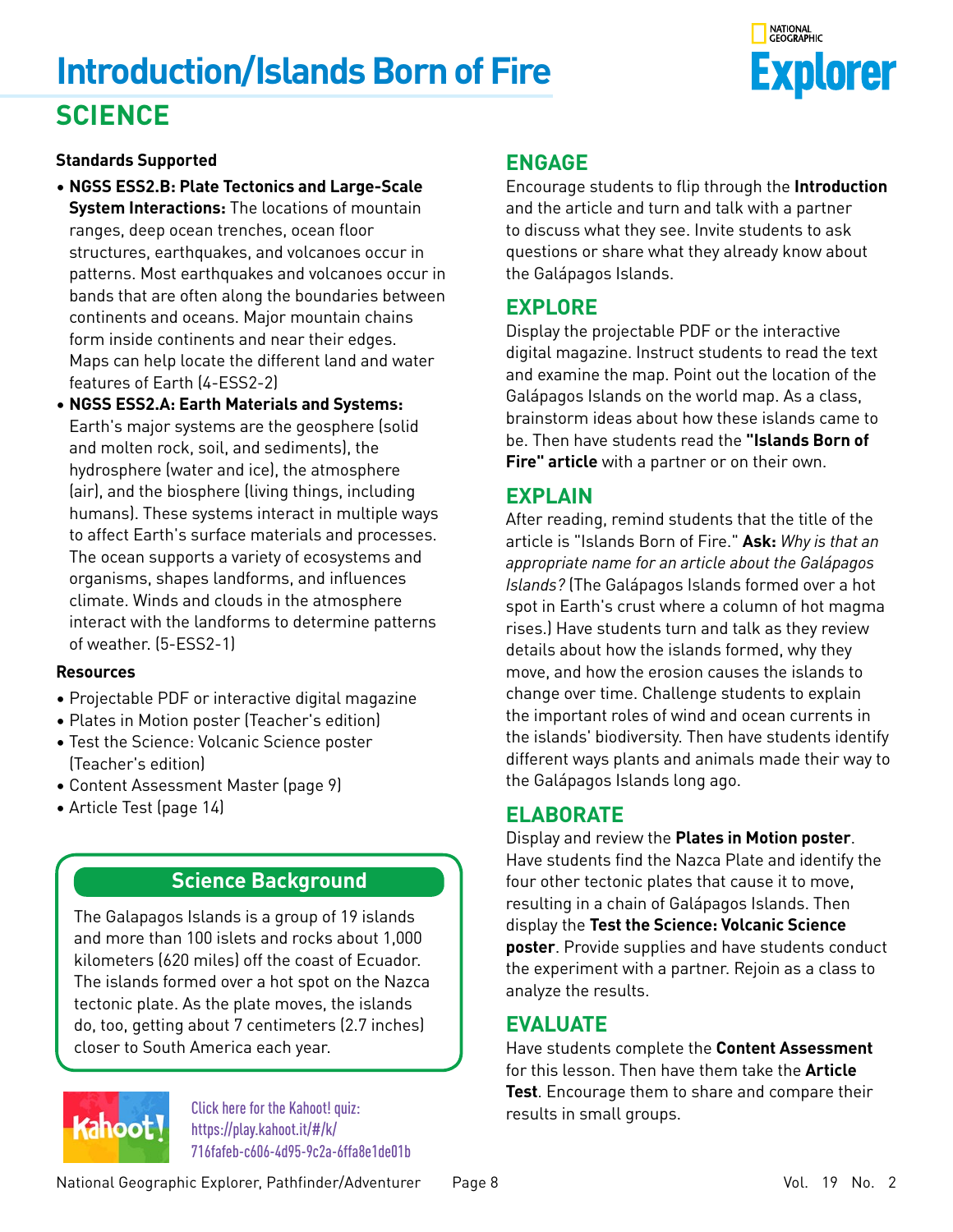# CONTENT ASSESSMENT: Introduction/Islands Born of Fire

Explain how the Galápagos Islands formed. Tell why more plants and animals live on older islands than younger ones.

| How | Why |
|-----|-----|
|     |     |
|     |     |
|     |     |
|     |     |
|     |     |
|     |     |
|     |     |

Write a "T" for each statement that is true and an "F" for each one that is false.

It took about 100,000 years for the Galápagos Islands to form.

The Galápagos Islands lie on the North American tectonic plate.

**Española was the first Galápagos Island to form.** 

Most plants and animals on the islands today traveled from South America long ago.

In a million years, there will be more Galápagos Islands than there are now.

Pick one ocean current that flows toward the Galápagos Islands. Describe how that current influences the area's climate and the plants and animals that live there.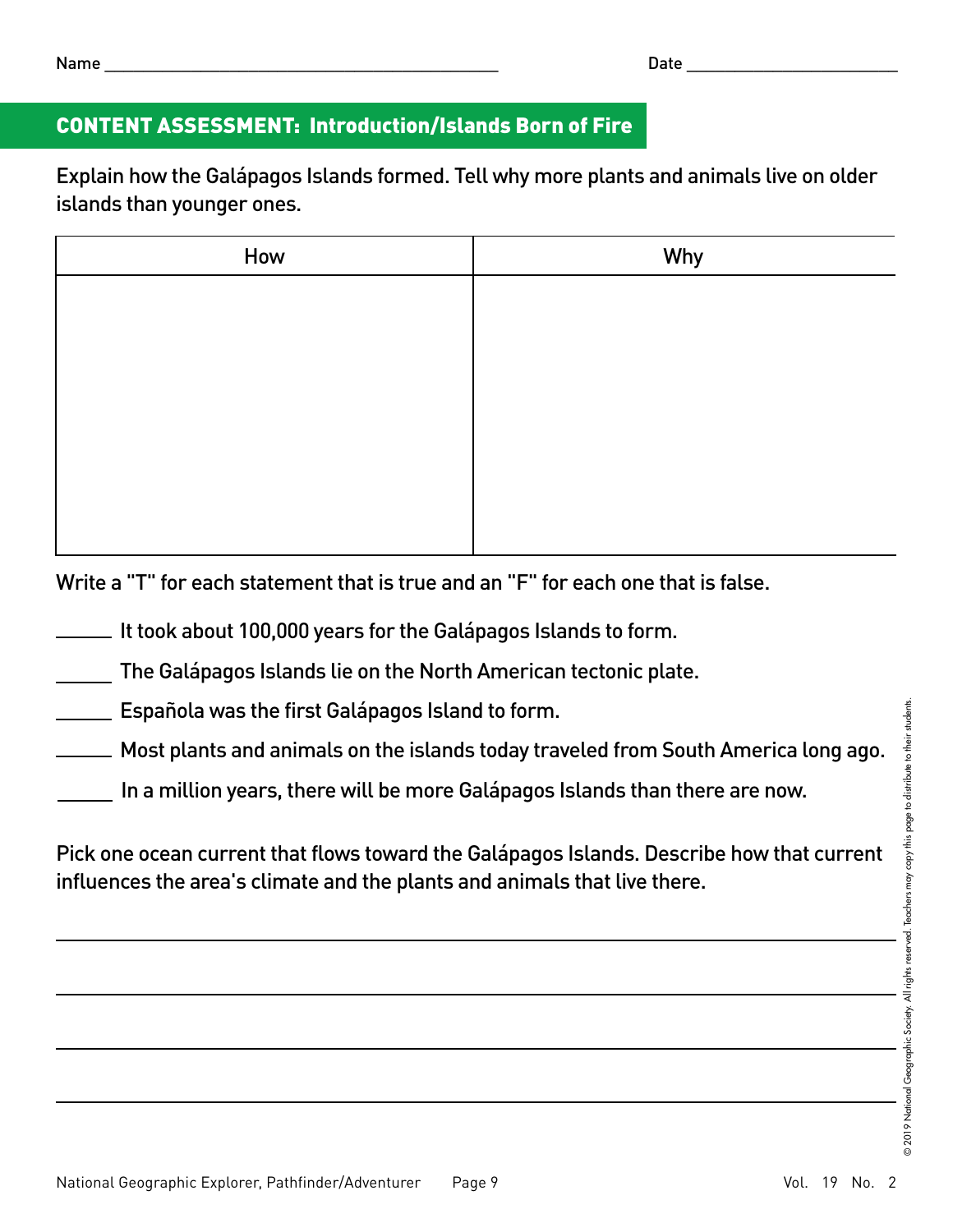# **Home Only Here/Unwanted Guests SCIENCE**



### **Standards Supported**

- **NGSS LS1.A: Structure and Function:** Plants and animals have both internal and external structures that serve various functions in growth, survival, behavior, and reproduction. (4-LS1-1)
- **NGSS LS2.A: Interdependent Relationships in Ecosystems:** Organisms can survive only in environments in which their particular needs are met. A healthy ecosystem is one in which multiple species of different types are each able to meet their needs in a relatively stable web of life. Newly introduced species can damage the balance of an ecosystem. (5-LS2-1)

### **Resources**

- Projectable PDF or interactive digital magazine
- Content Assessment Master (page 11)
- Article Test (page 15)

### **Science Background**

One unique aspect of the Galápagos Islands is the number of different plant and animal species that live there. Many are endemic to the Galápagos, meaning they are found nowhere else in the world.

Other animals have been introduced by people, either on purpose or by accident. Some introduced species, like the goat, turn into invasive species. Over time, they become so prevalent that they make it impossible for native species to survive. To protect native species and the overall ecosystem, goats and other invasive species have been removed from the islands.

### **ENGAGE**

Encourage students to flip through the articles and turn and talk with a partner to discuss what they see. Invite students to ask questions or share what they already know about plants and animals that live on the Galápagos Islands.

## **EXPLORE**

Display the projectable PDF or the interactive digital magazine. Point out the article headline. Brainstorm ideas about what "Home Only Here" means and how it relates to the Galápagos Islands. Then have students read the **"Home Only Here" article**.

### **EXPLAIN**

After reading, remind students that many of the species found on Galápagos are endemic to the islands. Discuss what that means.(found only here) **Ask:** *Why are there so many endemic species on the Galápagos Islands?* (The islands are very isolated.) Point out that the plants and animals that live here have evolved over time so they could survive. Have students turn and talk as they discuss adaptations that help Galápagos penguins survive (lean forward to shade their feet; stretch flippers to release body heat; ADVENTURER edition only, tuck eggs in cool, rocky crevices). Then have students identify adaptations that help marine iguanas survive. Invite students to share what they know about other endemic species that live on the Galápagos Islands.

### **ELABORATE**

Have students read the **"Unwanted Guests" article** in their student magazines. After reading, have them examine the difference between endemic, introduced, and native species with a partner. Then have them to explore how an introduced species can become invasive. As a class, discuss reasons why it is important for people to monitor and manage all species that live on the Galápagos Islands.

### **EVALUATE**

Have students complete the **Content Assessment** for this lesson. Then have them take the **Article Test**. Encourage them to share and compare their



results in small groups. Click here for the Kahoot! quiz: https://play.kahoot.it/#/k/ [716fafeb-c606-4d95-9c2a-6ffa8e1de01b](https://play.kahoot.it/#/k/716fafeb-c606-4d95-9c2a-6ffa8e1de01b)

National Geographic Explorer, Pathfinder/Adventurer Page 10 Vol. 19 No. 2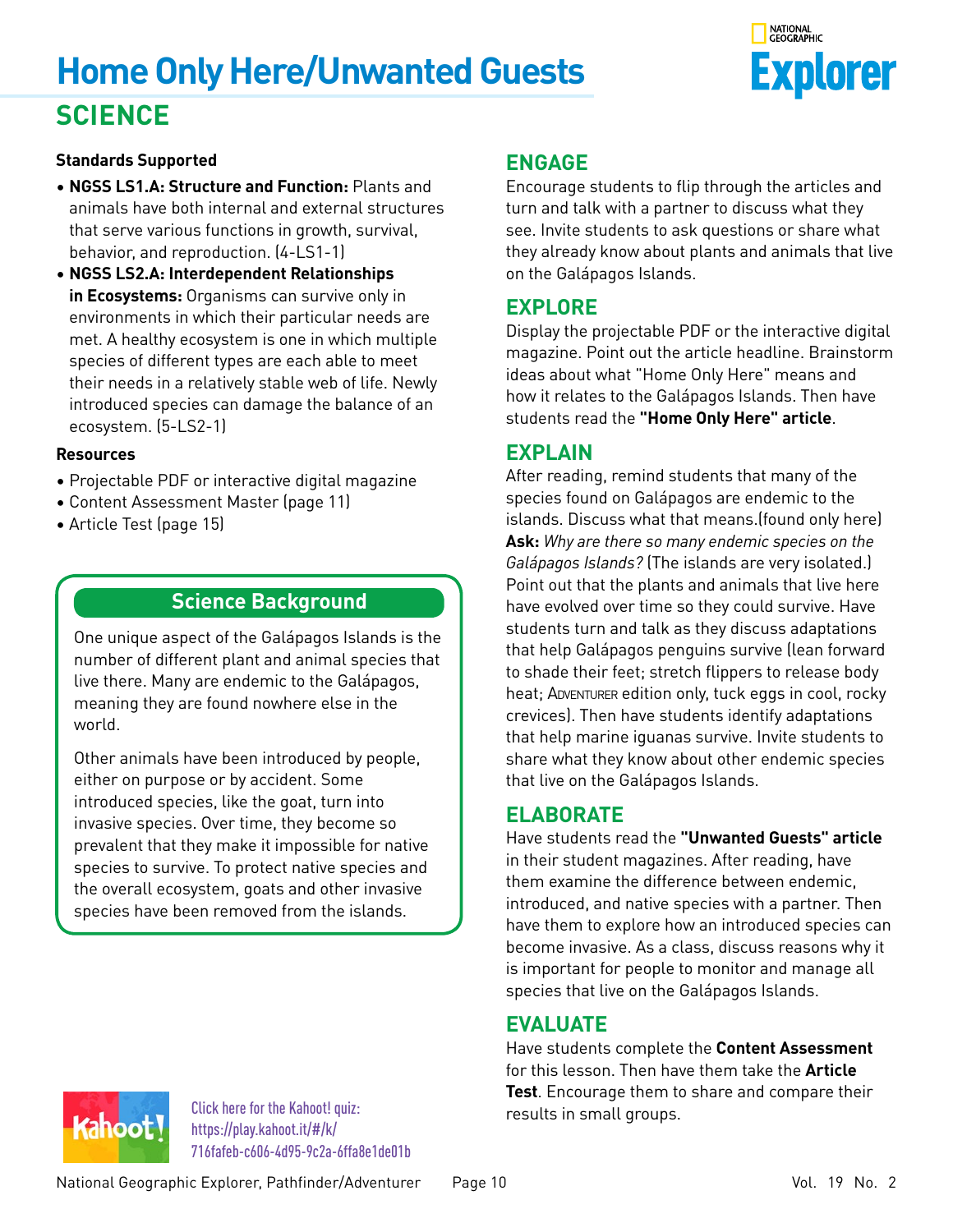# CONTENT ASSESSMENT: Home Only Here/Unwanted Guests

Define each term. Give an example of each that is found on the Galápagos Islands. Identify adaptations that help each plant or animal survive here.

|                        | <b>Definition</b> | Example | <b>Adaptations</b> |
|------------------------|-------------------|---------|--------------------|
| native<br>species      |                   |         |                    |
| endemic<br>species     |                   |         |                    |
| introduced <br>species |                   |         |                    |
| invasive<br>species    |                   |         |                    |

How can introducing new species to the Galápagos Islands damage the balance of the ecosystem? Give examples.

<u> 1989 - Johann Barbara, martxa alemaniar a</u>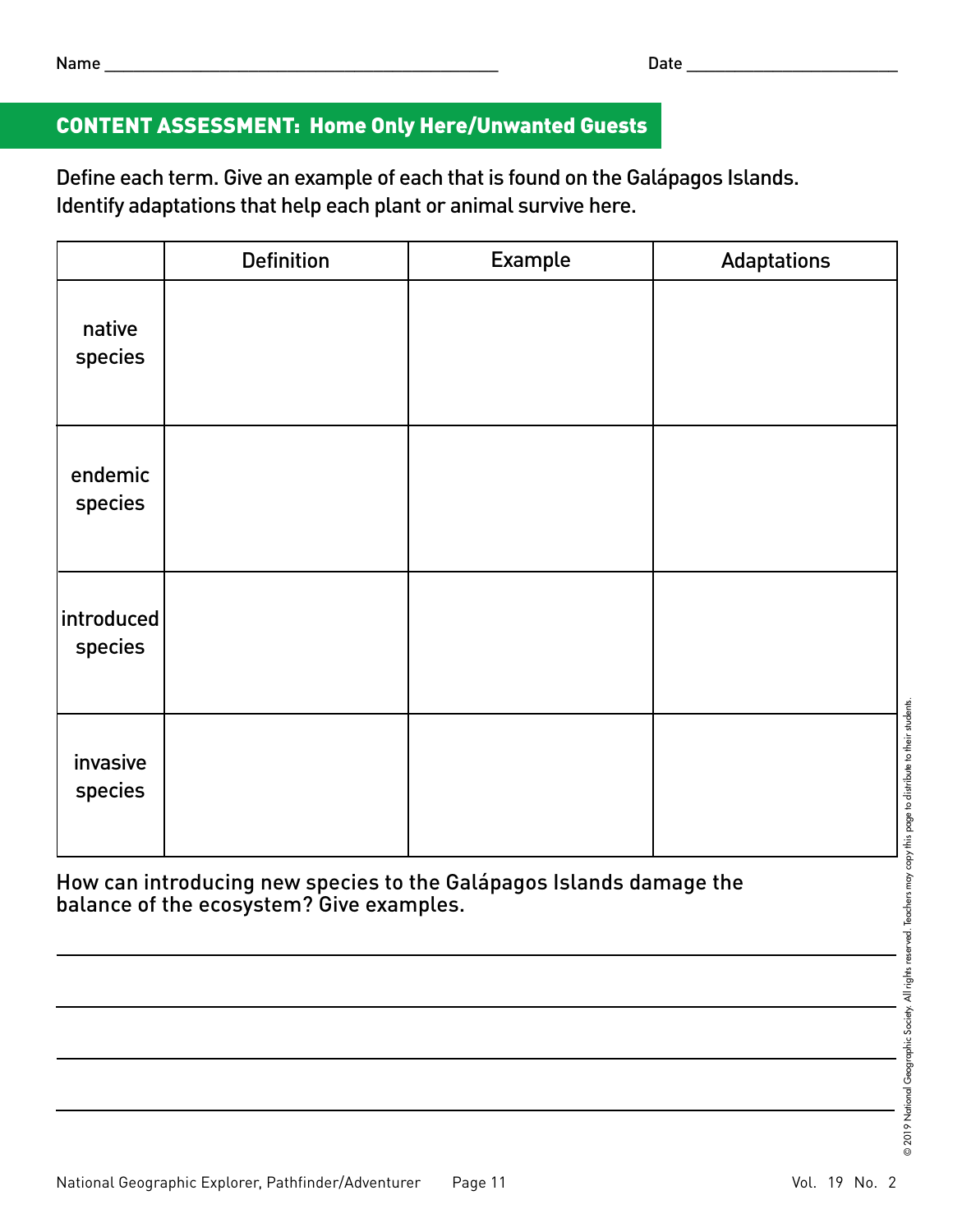# **Darwin/Land of Giants SCIENCE**



### **Standards Supported**

- **NGSS ETS1.B: Developing Possible Solutions:**  Research on a problem should be carried out before beginning to design a solution. Testing a solution involves investigating how well it performs under a range of likely conditions. (3-5-ETS1-2)
- **NGSS ESS3.C: Human Impacts on Earth Systems:** Human activities in agriculture, industry, and everyday life have had major effects on the land, vegetation, streams, ocean, air, and even outer space. But individuals and communities are doing things tot help protect Earth's resources and environments. (5-ESS3-1)

#### **Resources**

- Projectable PDF or interactive digital magazine
- Content Assessment Master (page 13)
- Article Test (page 16)

### **Science Background**

Charles Darwin, an English naturalist, arrived in the Galápagos Islands in 1835. Traveling aboard the HMS *Beagle*, he was taking part in a five-year journey to study plants and animals along the South American coast.

On the Galápagos, Darwin found a world unlike any he had ever seen. There were giant tortoises, penguins living at the Equator, and birds with beaks of all shapes and sizes. Darwin collected samples for five weeks, taking notes and keeping a journal to record where each item was collected.

Only later did Darwin recognize how significant the differences in his samples were. Species on each island had evolved to develop traits that allowed them to survive where they lived. Darwin used his ideas to develop the theory of evolution, which he wrote about in his groundbreaking book, *On the Origin of Species*.

# Kahoot!

results in small groups. Click here for the Kahoot! quiz: https://play.kahoot.it/#/k/ [716fafeb-c606-4d95-9c2a-6ffa8e1de01b](https://play.kahoot.it/#/k/716fafeb-c606-4d95-9c2a-6ffa8e1de01b)

## **ENGAGE**

Encourage students to flip through the **"Darwin" article** and turn and talk with a partner to discuss what they see. Invite students to ask questions or share what they already know about Charles Darwin.

## **EXPLORE**

Display the projectable PDF or the interactive digital magazine. Have students examine the headline and illustration for clues (i.e., ship, clothing, etc.) about who Darwin was and how, when, and why he went to the Galápagos Islands. Then have students read the **"Darwin" article**.

### **EXPLAIN**

After reading, invite students to share what they learned about Charles Darwin. **Ask:** *What did Darwin discover as he began collecting samples on different islands?* (The species on each island were unique.) Have students turn and talk to discuss how finches, in particular, helped Darwin with his studies. (Their beaks were suited for how they got food on each island.) **Ask:** *What did Darwin eventually realize?* (The plants and animals had adapted over time to survive the conditions on each island.) Encourage students to summarize how Darwin's thinking contributed to significant changes in how people saw the natural world.

### **ELABORATE**

Have read the **"Land of Giants" article**, which begins on pages 20-21 in their student magazines. Then have students turn and talk to discuss how people have both harmed and helped giant tortoises on the Galápagos Islands. Encourage them to discuss how reading the other articles in this issue made them feel about the Galápagos Islands. **Ask:** *Do you think it's important to protect the Galápagos Islands?* Invite students to share their opinions.

### **EVALUATE**

Have students complete the **Content Assessment**  for this lesson. Then have them take the **Article Test**. Encourage them to share and compare their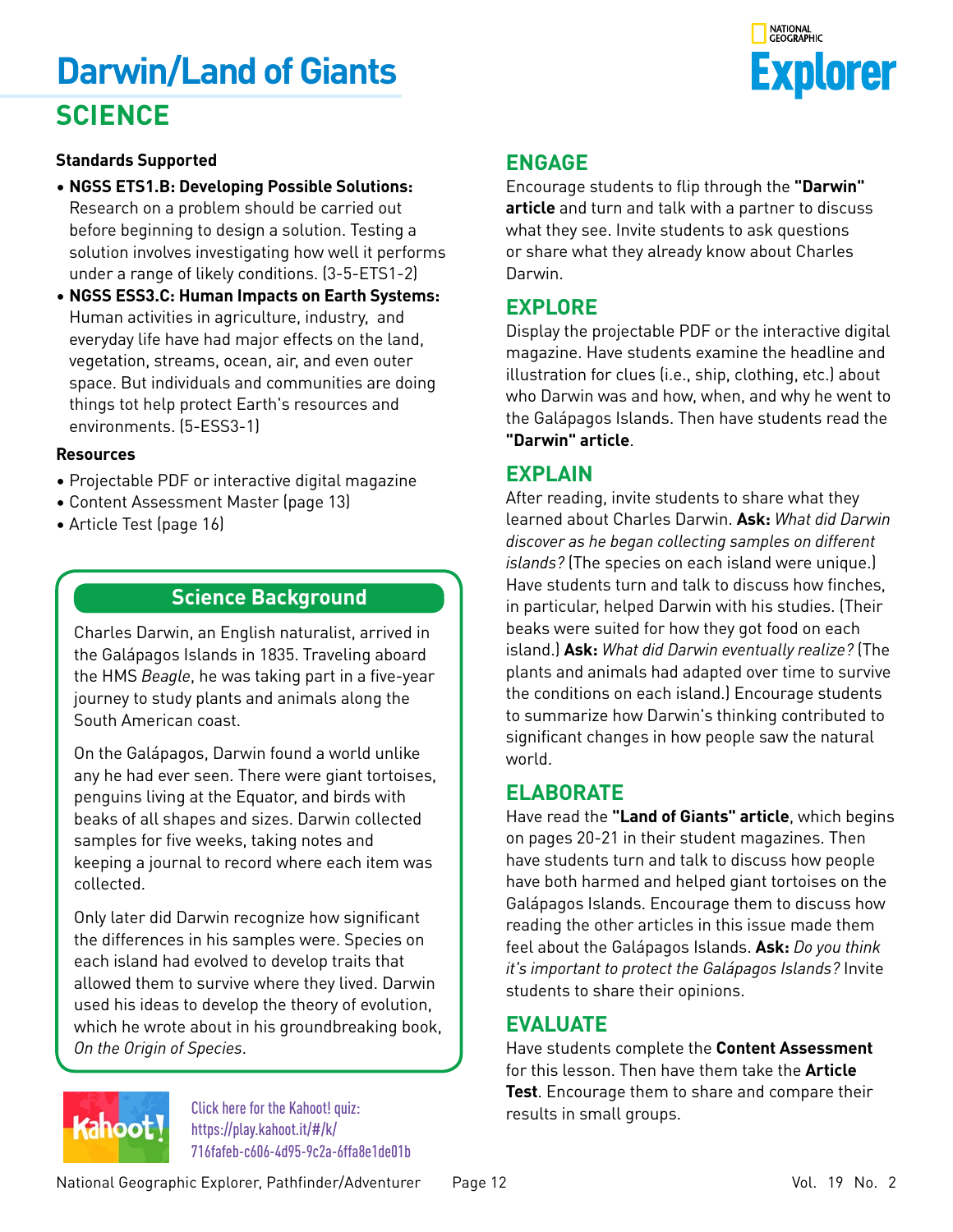# CONTENT ASSESSMENT: Darwin/Land of Giants

Charles Darwin wrote and drew in a journal when he went to the Galápagos Islands. Create a journal entry, from his perspective, about a giant tortoise.

people have harmed—and are now trying to help—the giant tortoises on Galápagos.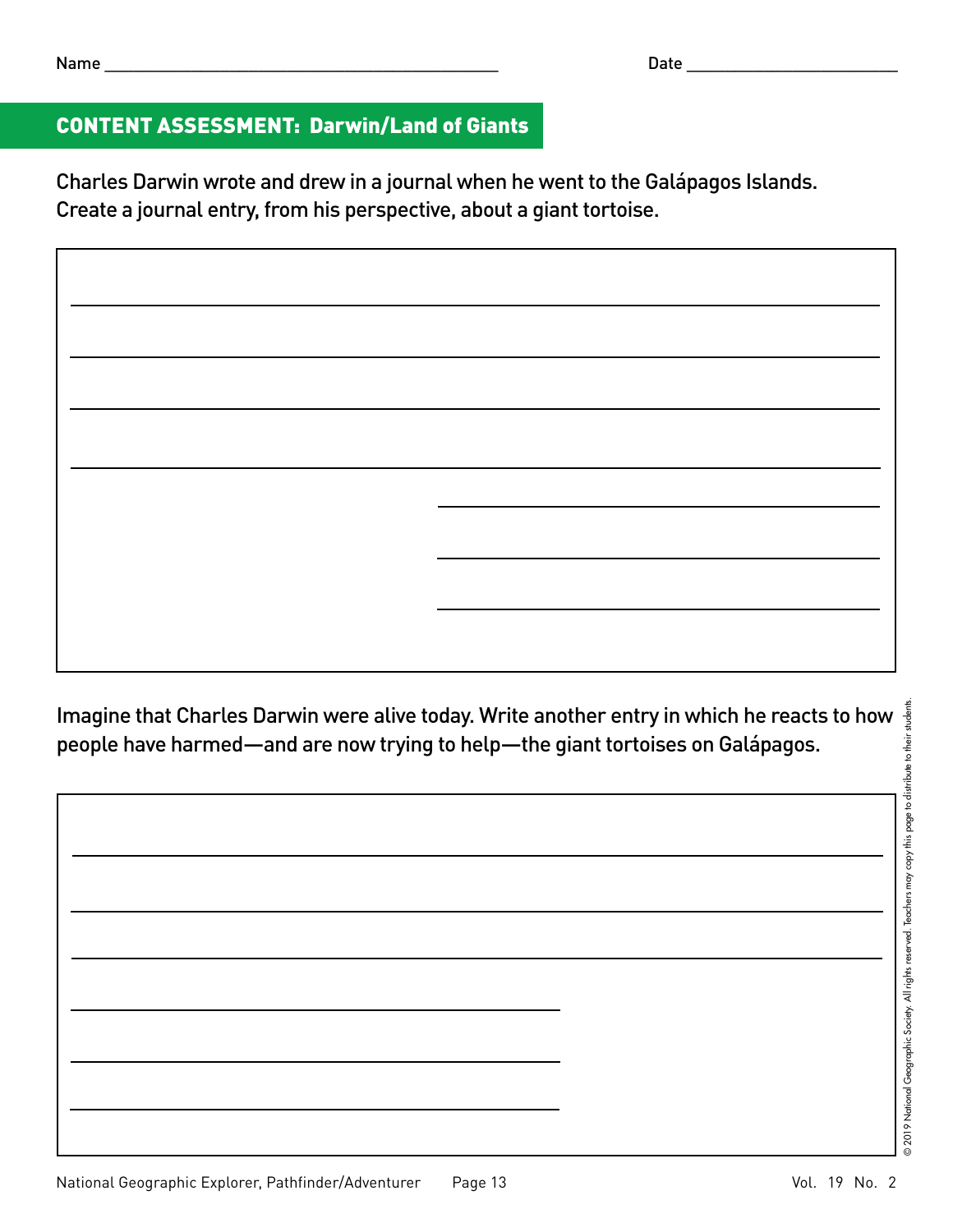# ARTICLE TEST: Introduction/Islands Born of Fire

Read each question. Fill in the circle next to the correct answer and then write your response on the lines.

- 1. Where do the Galápagos Islands form?
	- A in a supervolcano
	- B over a hotspot
	- C under a tectonic plate
- 2. Why do the Galápagos Islands move?
	- A They are floating on the ocean.
	- B Lava pushes them across the sea.
	- C The tectonic plate they lie on moves.
- 3. What works together to create an effect called upwelling?
	- A wind and ocean currents.
	- B climate and clouds
	- C rocks and sediments
- 4. Where did most of the plants and animals on Galápagos Islands come from?
	- A North America
	- B South America
	- C Asia
- 5. What are two clues that help you identify an older Galápagos Island?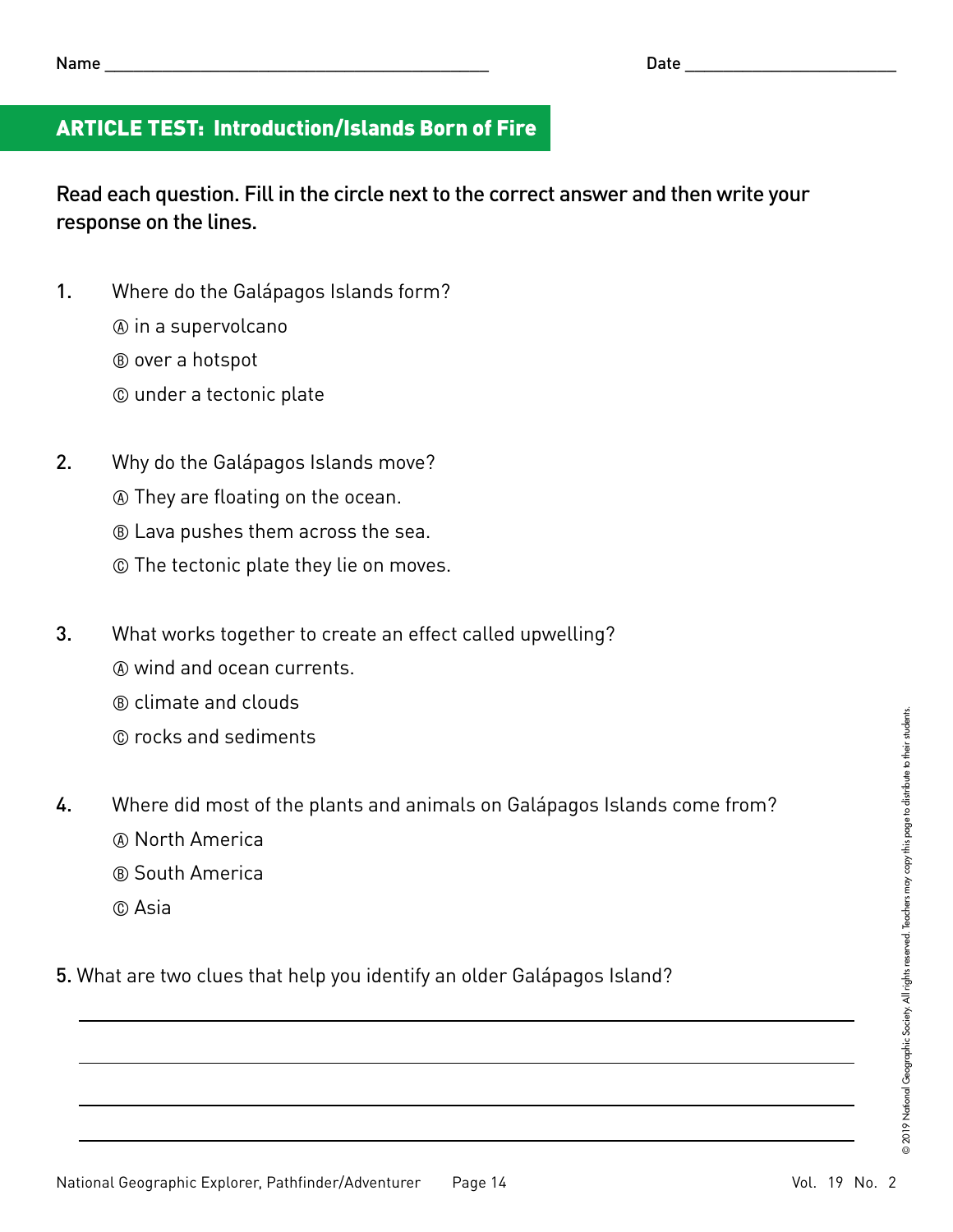# ARTICLE TEST: Home Only Here/Unwanted Guests

Read each question. Fill in the circle next to the correct answer and then write your response on the lines.

- 1. Why are there so many endemic species on the Galápagos Islands?
	- A The islands are large.
	- **® The islands are near the Equator.**
	- C The islands are very isolated.
- 2. Why are there penguins on the Galápagos Islands?
	- A People brought them.
	- **® The penguins floated to the islands on logs.**
	- C The penguins were carried here by the Humboldt current.
- 3. How does sneezing help marine iguanas survive on the Galápagos Islands?
	- A It helps them stay cool.
	- B It helps them get rid of salt.
	- C It helps them regulate their body temperature.
- 4. What is true of all introduced species?
	- A They were brought to a new location on purpose.
	- **B** They were brought to a new location through human activity.
	- C They are all invasive species.
- 5. Why were goats a threat to the Galápagos Islands? How did people solve the problem?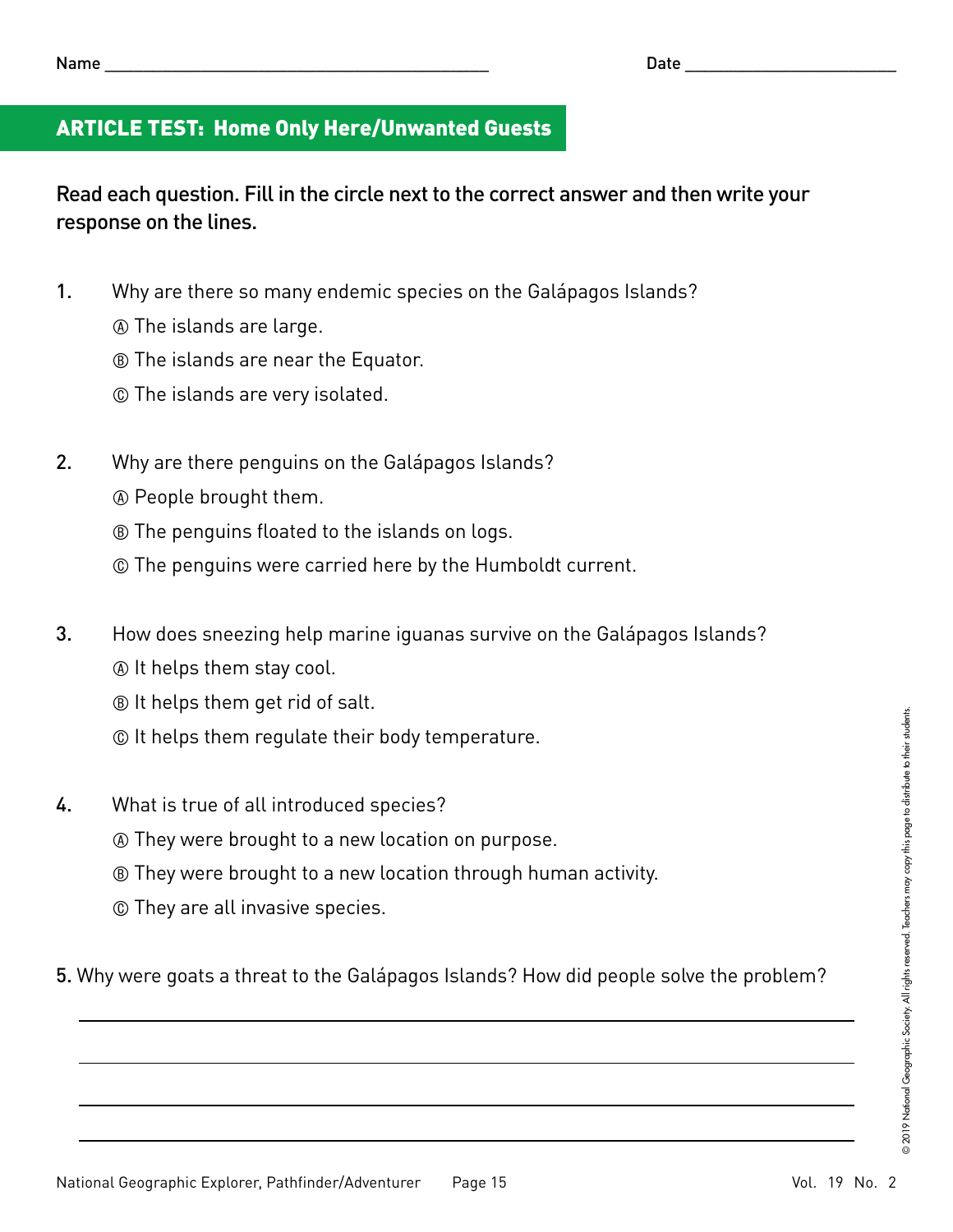# ARTICLE TEST: Darwin/Land of Giants

Read each question. Fill in the circle next to the correct answer and then write your response on the lines.

- 1. Why did Charles Darwin go to the Galápagos Islands?
	- A because he knew he would find giant tortoises there
	- B to collect and study animal, plant, and rock samples
	- C to investigate how the islands formed
- 2. What did he notice about birds on different islands?
	- A Their calls had different sounds.
	- B Their feathers had different colors.
	- C Their beaks had different shapes.
- 3. What did these differences help the birds do?
	- A build different kinds of nests
	- B eat different kinds of food
	- C attract mates in different ways
- 4. What is Darwin's idea that species change over time called?
	- A natural selection
	- B theory of evolution
	- C traits and behaviors

5. What is the most interesting thing you learned about Darwin and the Galápagos Islands?